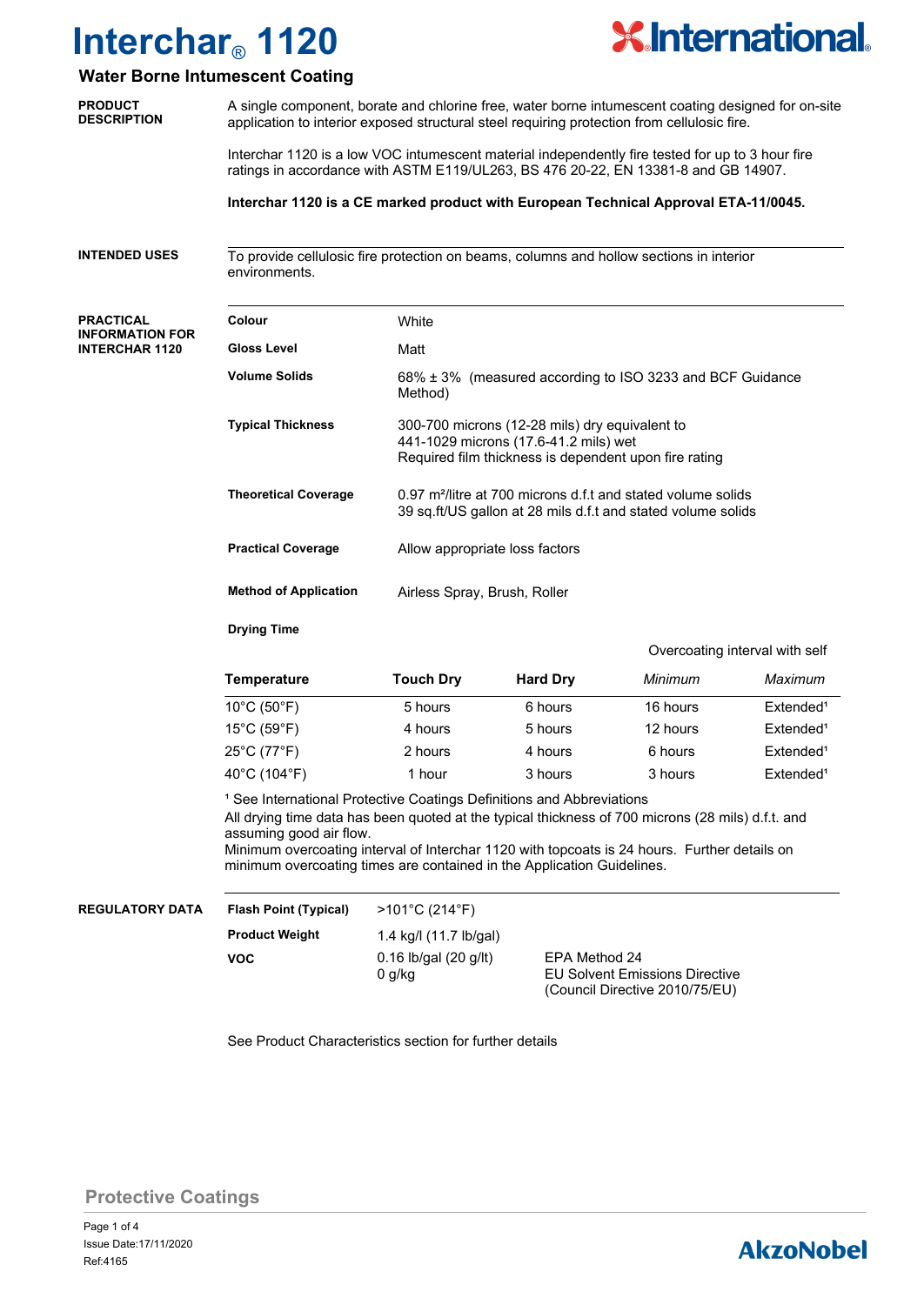

### **Water Borne Intumescent Coating**

All surfaces to be coated should be clean, dry and free from contamination. Prior to paint application, all steel surfaces should be assessed and treated in accordance with ISO 8504:2000. **SURFACE PREPARATION**

Oil or grease should be removed in accordance with SSPC-SP1 Solvent Cleaning.

#### **Primed Steelwork**

Interchar 1120 should always be applied over a recommended anti-corrosive coating scheme. The primer surface should be dry and free from all contamination and Interchar 1120 must be applied within the overcoating intervals specified (consult the Interchar 1120 Application Guidelines).

Areas of breakdown, damage etc., should be prepared to the specified standard (e.g. Sa2½ (ISO 8501-1:2007) or SSPC-SP6, Abrasive Blasting, or SSPC-SP11, Power Tool Cleaning) and a full coat of primer applied prior to overcoating with Interchar 1120.

#### **Metallic Zinc Primed Surfaces**

Interchar 1120 can be applied over approved epoxy metallic zinc primers, provided that these have been overcoated with an approved tie coat. Ensure that the primed surface is clean, dry and free from contamination prior to application of the Interchar 1120. Recommended tie coats are Intergard 269 or Intergard 276.

| <b>APPLICATION</b> | <b>Mixing</b>                      | This material is a one component coating and should always be mixed<br>thoroughly with a power agitator before application.                                                                                                                                                                                                                                                                                                                                                                                                                                                                         |                                                                                                                                       |  |  |
|--------------------|------------------------------------|-----------------------------------------------------------------------------------------------------------------------------------------------------------------------------------------------------------------------------------------------------------------------------------------------------------------------------------------------------------------------------------------------------------------------------------------------------------------------------------------------------------------------------------------------------------------------------------------------------|---------------------------------------------------------------------------------------------------------------------------------------|--|--|
|                    | Mix Ratio                          | Not applicable                                                                                                                                                                                                                                                                                                                                                                                                                                                                                                                                                                                      |                                                                                                                                       |  |  |
|                    | <b>Airless Spray</b>               | Recommended                                                                                                                                                                                                                                                                                                                                                                                                                                                                                                                                                                                         | Tip Range 0.43-0.53 mm (17-21 thou)<br>Total output fluid pressure at spray tip not less<br>than 175 kg/cm <sup>2</sup> (2489 p.s.i.) |  |  |
|                    | <b>Air Spray</b><br>(Pressure Pot) | Not recommended                                                                                                                                                                                                                                                                                                                                                                                                                                                                                                                                                                                     |                                                                                                                                       |  |  |
|                    | <b>Air Spray</b><br>(Conventional) | Not suitable                                                                                                                                                                                                                                                                                                                                                                                                                                                                                                                                                                                        |                                                                                                                                       |  |  |
|                    | <b>Brush</b>                       | Suitable                                                                                                                                                                                                                                                                                                                                                                                                                                                                                                                                                                                            | Recommended for small areas and repairs,<br>multiple coats will be necessary to achieve the<br>required dry film thickness.           |  |  |
|                    | <b>Roller</b>                      | Suitable - Small areas                                                                                                                                                                                                                                                                                                                                                                                                                                                                                                                                                                              | Typically 100-300 microns (4.0-12.0 mils) can be<br>achieved                                                                          |  |  |
|                    | <b>Thinner</b>                     | Not normally required.                                                                                                                                                                                                                                                                                                                                                                                                                                                                                                                                                                              |                                                                                                                                       |  |  |
|                    | <b>Cleaner</b>                     | Clean Water                                                                                                                                                                                                                                                                                                                                                                                                                                                                                                                                                                                         |                                                                                                                                       |  |  |
|                    | <b>Work Stoppages</b>              | Do not allow material to remain in hoses, guns or spray equipment.<br>Thoroughly flush all equipment with clean water. Do not use organic<br>solvents.<br>All unused material should be stored in tightly closed containers. Partially<br>filled containers may show surface skinning after storage.<br>Clean all equipment immediately after use with clean water. It is good<br>working practice to periodically flush out spray equipment during the course<br>of the working day. Frequency of cleaning will depend upon amount<br>sprayed, temperature and elapsed time, including any delays. |                                                                                                                                       |  |  |
|                    |                                    |                                                                                                                                                                                                                                                                                                                                                                                                                                                                                                                                                                                                     |                                                                                                                                       |  |  |
|                    | Clean Up                           |                                                                                                                                                                                                                                                                                                                                                                                                                                                                                                                                                                                                     |                                                                                                                                       |  |  |
|                    |                                    |                                                                                                                                                                                                                                                                                                                                                                                                                                                                                                                                                                                                     | All surplus materials and empty containers should be disposed of in<br>accordance with appropriate regional regulations/legislation.  |  |  |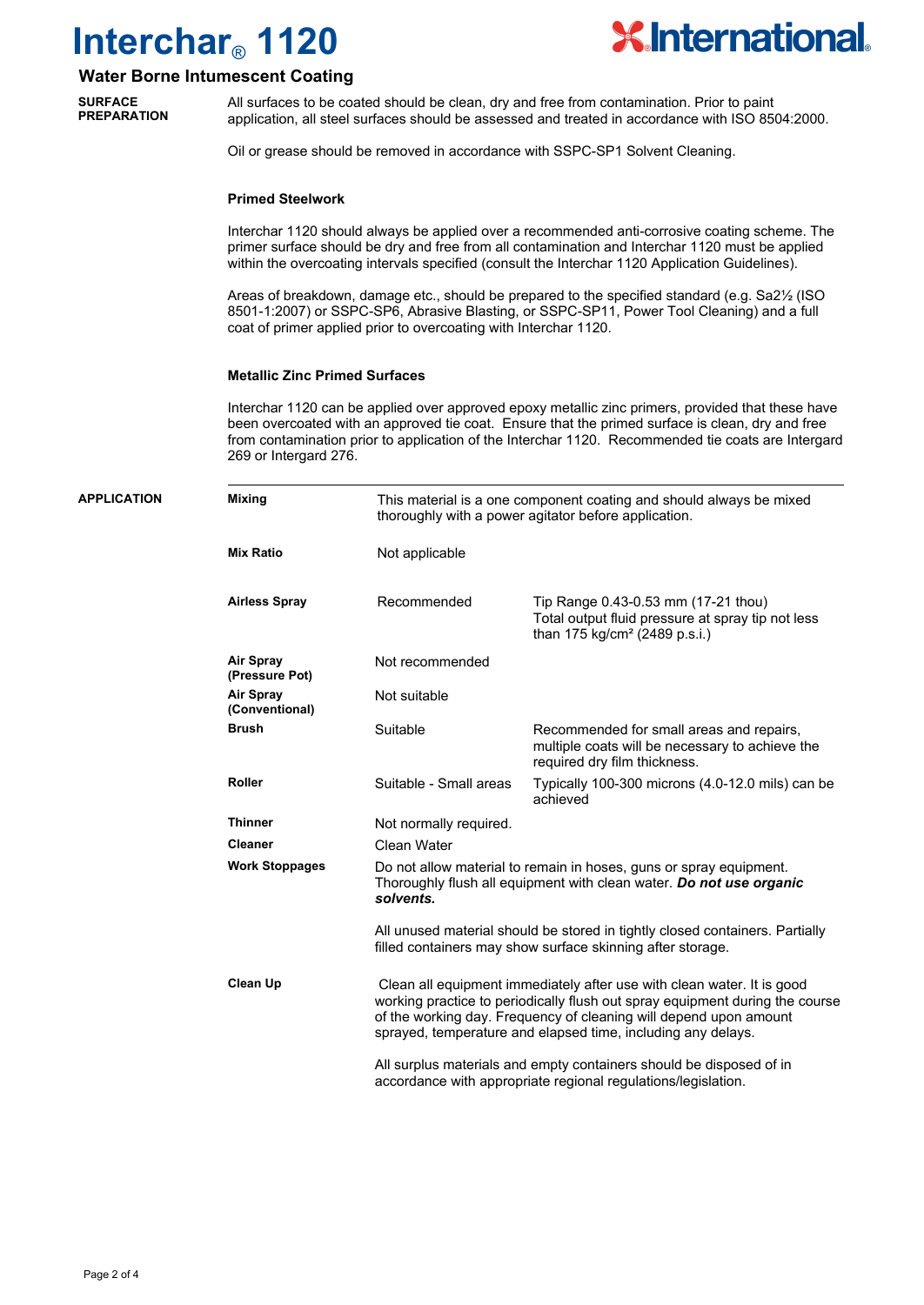

## **Water Borne Intumescent Coating**

| <b>PRODUCT</b><br>CHARACTERISTICS | The detailed Interchar 1120 Application Guidelines should be consulted prior to use.                                                                             |
|-----------------------------------|------------------------------------------------------------------------------------------------------------------------------------------------------------------|
|                                   | The contract of $\mathcal{A}$ and $\mathcal{A}$ is the contract of $\mathcal{A}$ . The contract of the contract of the contract of the contract of $\mathcal{A}$ |

Interchar 1120 is approved to a wide range of international standards; please contact International Protective Coatings for advice on fire resistance limits and certification.

Where approval to UL263 is required, product reference HFA122 should be requested.

Interchar 1120 must be protected from freezing at all times during storage and transport. For optimum application and drying characteristics, the air and substrate temperature should be greater than 10ºC (50ºF) and relative humidity less than 85%. Good air flow and ventilation should be maintained to improve drying and recoat properties and speed up the application. Application at temperatures below 10ºC (50ºF) will retard drying and extend overcoatings intervals, as will higher humidities.

Discard frozen Interchar 1120 in accordance with local disposal regulations. Do not thaw frozen material and apply.

Surface temperature must always be a minimum of 3°C (5°F) above dew point. In line with good painting practice, application should not take place in conditions which are deteriorating, e.g. the temperature is falling or there is a risk of condensation forming.

Maximum film build in one coat is best attained by airless spray. When applying by methods other than airless spray, the required film build is unlikely to be achieved.

Care must be taken not to over-apply on areas such as internal angles, corners, edges, etc.

The finished appearance of Interchar 1120 is dependent on application method. For visible areas spray application is preferred, which can provide a smooth finish. Higher decorative finishes may require additional preparation before application of topcoats; please see Application Guidelines for further information. Sealer coats are not necessary in environments which are classed as ISO 12944-2 C1.

Interchar 1120 is approved for interior exposure environments classified in accordance with ISO 12944. Consult International Paint for the appropriate primer and topcoat systems for the specified interior environment.

Interchar 1120 is UL listed for use in Conditioned Interior Space and Interior General Purpose conditions without a topcoat.

Interchar 1120 (whether sealed or not) should be protected from pooling or running water.

Interchar 1120 is not designed for frequent water immersion/soaking.

Note: VOC values are typical and are provided for guidance purpose only. These may be subject to variation depending on factors such as differences in colour and normal manufacturing tolerances.

**SYSTEMS COMPATIBILITY** The following primers are approved for use with Interchar 1120:

Intercryl 525 Intergard 251HS Interlac 573 Intercure 200 Intergard 2509 Interprime 306<br>
Intercure 200HS Intergard 269 Interseal 670HS Intercure 200HS Intergard 269 Interseal 670HS Intergard 251

Interchar 1120 may also be applied over Interzinc 52 providing a suitable tie coat is also used; please see Surface Preparation section.

The following topcoats are approved for use with Interchar 1120

Intercryl 525 Intersheen 579 Interthane 870 Interthane 990 Interthane 990SG

There is a wider range of primers and topcoats which may be suitable for use with Interchar 1120; please contact International Protective Coatings for further information and assistance.